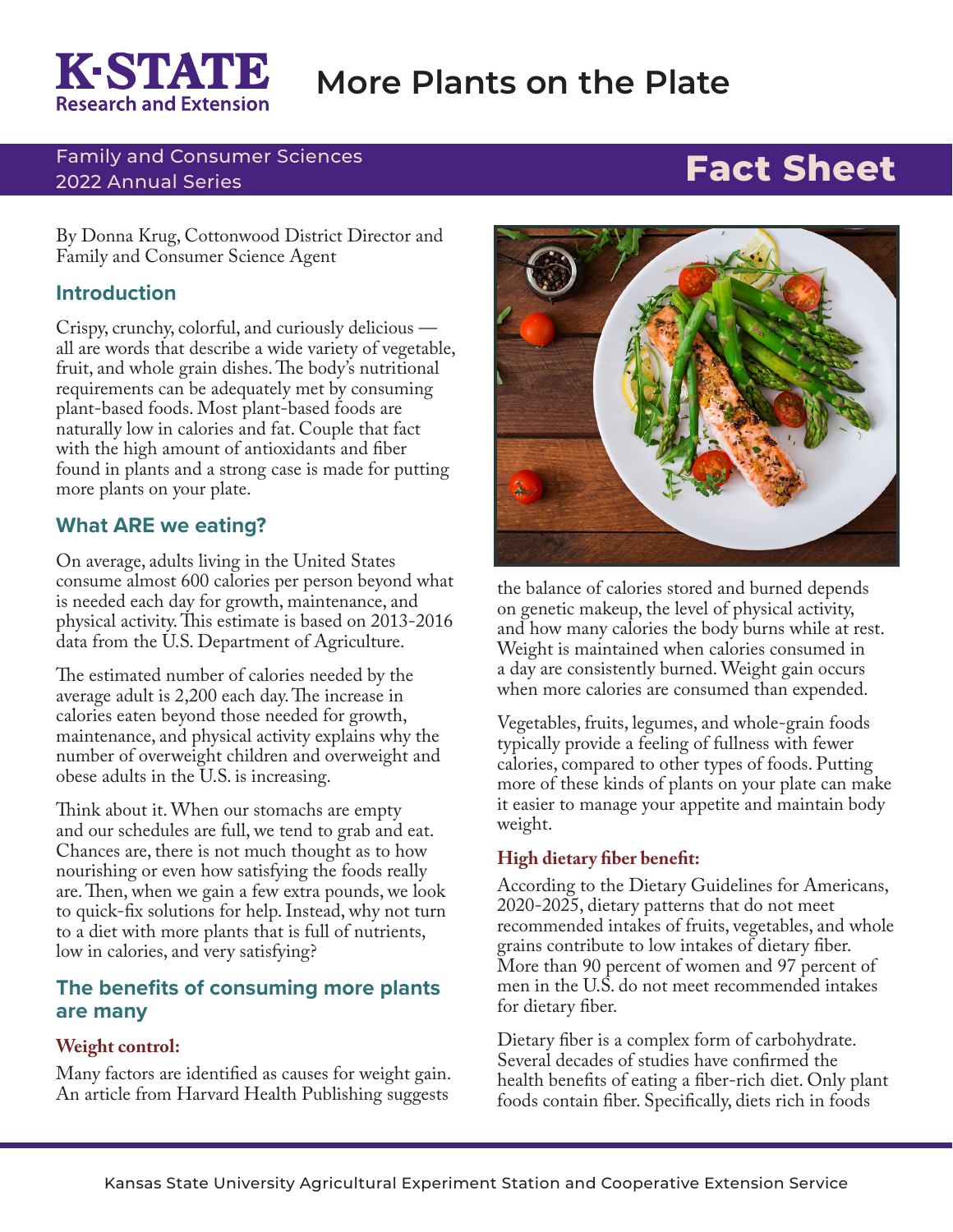"Plant-based diversity is in fact so powerful, so life – and health – changing, that it should be our Golden Rule of eating."

> ~ Dr. Will Bulsiewicz *Fiber Fueled*

containing fiber — such as fruits, vegetables, and whole grains — may reduce the risk of coronary heart disease and improve regularity.

#### **Chronic disease management:**

Consuming a diet featuring more plants is good for your health — today **and** tomorrow. Complex carbohydrates are easy to digest and the antioxidants that are present in plants help strengthen your body's immune system. Dr. T. Colin Campbell, long-time Cornell University researcher, found that many people with heart disease, diabetes, cancer, and various autoimmune diseases have been able to alleviate their symptoms by eating more whole grains, vegetables, fruits, legumes, nuts and seeds and consuming fewer solid and added fats, added sugars, and refined grains.

In his book *Fiber Fueled*, gastroenterologist Dr. Will Bulsiewicz shared this insight about plant-based diversity: Evidence indicates that to strengthen the body's own defenses against chronic diseases we need to eat the greatest possible variety of vegetable, fruit, and grain dishes.

# **Plant Based Diet Q & A**

## **Q: Will I get enough protein if I eat more plants?**

**A:** A wide variety of plant-based foods provide protein (See Table 1). Most people would benefit from eating more legumes, whole grains, nuts, and seeds, and eating fewer protein-rich foods containing saturated fats or added fats. A common misconception about dietary protein is the belief that large amounts of it are needed for good health. The DRI (Dietary Reference Intake) is 0.36 grams of protein per pound of body weight. This amounts to 56 grams per day for the average sedentary man and 46 grams per day for the average sedentary woman.

#### **Q: Won't eating carbohydrates found in plant foods make me fat?**

A: A diet rich in complex carbohydrates such as fruits, vegetables, and grains, prepared with minimal processing, is not "fattening." Rather, the overconsumption of refined carbohydrates, added

#### **Table 1. Plant protein**

| <b>Food</b>                   | Amount        | <b>Amount of</b><br>protein |
|-------------------------------|---------------|-----------------------------|
| Edamame - boiled<br>soybeans  | 1 cup         | 31.3g                       |
| Lentils, cooked               | 1 cup         | 17.9 g                      |
| Large white beans -<br>cooked | 1 cup         | 17.4 g                      |
| Kidney beans-<br>cooked       | 1 cup         | 15.3 <sub>g</sub>           |
| Black beans, cooked           | 1 cup         | 15.2 <sub>g</sub>           |
| Walnuts                       | 1 ounce       | 15.2 g                      |
| Pinto beans, cooked           | 1 cup         | 15.4 <sub>g</sub>           |
| Chickpeas<br>(Garbanzo beans) | 1 cup         | 14.5 <sub>g</sub>           |
| Fava beans - cooked           | 1 cup         | 12.9 g                      |
| Tofu, firm                    | 4 ounces      | 11 g                        |
| Quinoa, cooked                | 1 cup         | 9 <sub>g</sub>              |
| Bagel                         | 1 medium      | 9 <sub>g</sub>              |
| Peanut butter                 | 2 tablespoons | 8 g                         |
| Almonds                       | 1/4 cup       | 8 g                         |
| Soy milk                      | 1 cup         | 7g                          |
| Sunflower seeds               | 1/4 cup       | 6g                          |
| Cashews                       | 1 ounce       | 5 <sub>g</sub>              |
| Whole wheat bread             | 2 slices      | 5 <sub>g</sub>              |
| Brown rice, cooked            | 1 cup         | 5 <sub>g</sub>              |
| Spinach, cooked               | 1 cup         | 5 <sub>g</sub>              |
| Broccoli, cooked              | 1 cup         | 4g                          |

sugars, and fats contributes to excess weight gain. For example, 1 cup of mashed potatoes contains 130 calories. Add 1 tablespoon of butter and you have added 100 calories. But the calories from the butter do not fill you up, as it does not add bulk to the food. The key to eating well, being full, and being completely nourished is to eat foods that are nutrient-dense.

#### **Q: My kids hate vegetables, so if we try this, won't I be throwing away a lot of food?**

**A:** Do your kids really hate vegetables or have you given them a chance to love them? In the curriculum *Food is Elementary,* by Dr. Antonia Demas, students are allowed to first smell the food and then slowly taste new, whole foods. When kids are involved in selecting and preparing vegetables they are more likely to eat them. One youngster wrote on his class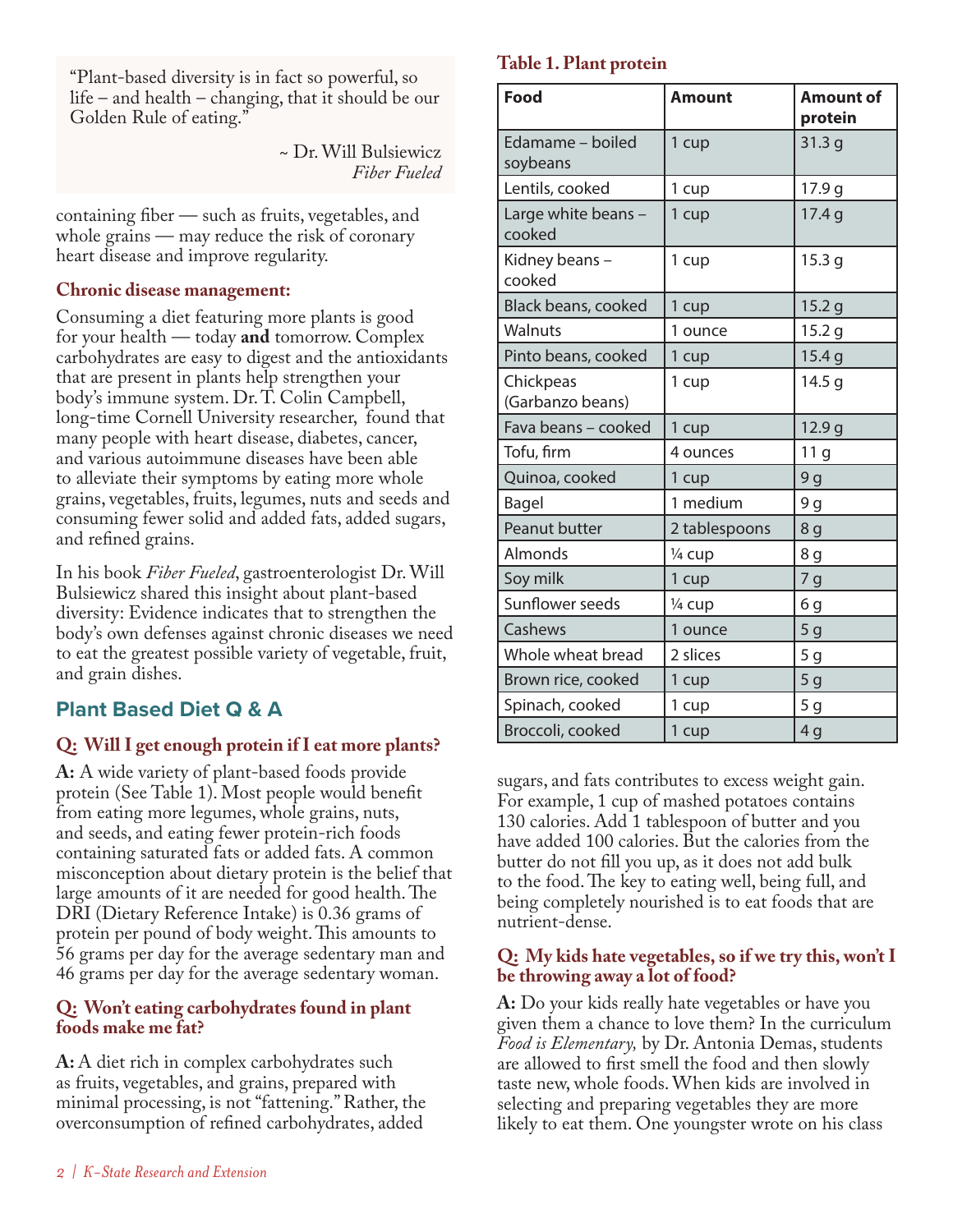evaluation, "I have changed my favorite food from candy to broccoli." Try preparing vegetables in a variety of ways, from raw, to lightly steamed, to stir fried. Children follow adult examples, so make sure they see you enjoying your veggies too.

#### **Q: How does an athlete perform when eating more plants?**

**A:** Athletes pay a lot of attention to their nutritional needs because they want to get the most out of their bodies, and they realize what they choose to eat makes a difference in achieving peak performance. According to Roberta Duyff, RD, author of the *Academy of Nutrition and Dietetics' Complete Food and Nutrition Guide*, 5<sup>th</sup> edition, a vegetarian approach to eating is flexible enough to provide sufficient fuel and nutrition for sports. Campbell's research concludes that eating nutrient-dense foods helps generate health and a sense of well-being both physically and mentally. A registered dietitian nutritionist who specializes in sports nutrition can provide a personalized eating plan emphasizing plant-based foods that meets the individual needs for their sport.

#### **Q: It looks like eating a more plant-based diet means cooking from scratch. "I just do not have enough hours in the day to prepare these dishes!"**

**A:** While it is true preparing some grains and legumes takes some prior planning, most are quite easy to prepare. Beans or grain may be soaked overnight and cooked while getting ready for work in the morning. With those items cooked, a plantbased meal can go together in a matter of minutes. Lentils, which are a great source of protein, do not require soaking, so can be prepared quickly. Canned beans are a good alternative when preparation time is limited. And don't forget that many vegetables and virtually all fruits may be enjoyed raw!

#### **Q: I don't have a large budget for groceries so how can I afford to buy more grains and fresh produce?**

**A:** Pound for pound, purchasing fresh produce and grains is less expensive than buying meat or packaged convenience foods and most foods with added fats and sugars. The health benefits are countless and may even result in medical cost savings. Another tip for saving money on groceries is to purchase fresh produce that is in season and locally grown whenever possible. Other economical options include frozen and canned vegetables. While people argue that the cost of fresh produce and grain products is high, it depends on perspective. A cup of coffee or 20-ounce soda and a pastry can cost \$6 or \$7. In contrast, a container of pre-washed salad greens and a 2-pound



package of brown rice would cost about the same amount, but the salad and rice can be consumed by several people.

#### **Q: Aren't beans considered an "incomplete" source of protein?**

**A:** Beans are sometimes referred to as an "incomplete" protein since they do not provide one of the essential amino acids needed from food for building protein in the body. In actual practice, this is not a concern. Grains (which lack a different essential amino acid) provide the amino acid missing from dry beans and vice versa. Together, they complement each other. Examples of complementary protein include peanut butter on whole wheat bread, or beans in a whole grain tortilla. According to the *Academy of Nutrition and Dietetics' Complete Food*  and Nutrition Guide, 5<sup>th</sup> edition, it is not necessary to eat complementary sources of protein together at the same time. Your body makes its own complete proteins if you eat a variety of plant foods legumes, nuts, seeds, grains, vegetables, and fruits — and enough calories throughout the day. Protein quality becomes an issue when calories are limited or when they come mostly from energy-dense, nutrientpoor food and drink choices.